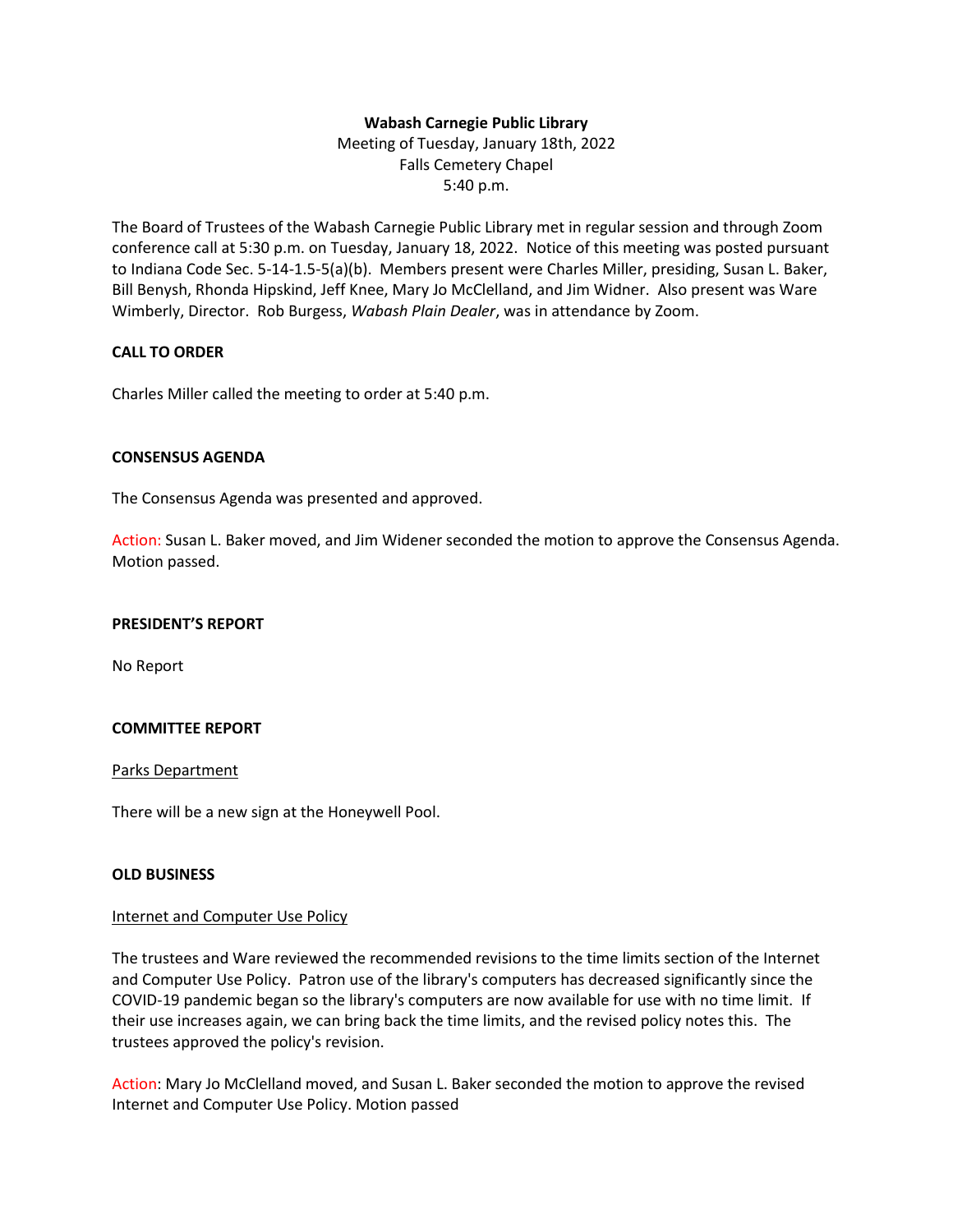## *Board of Trustees Minutes – January 18th, 2022, p. 2*

## COVID Procedure Policy

The trustees and Ware reviewed the revised COVID Procedure Policy. The revisions include: the isolation time a person is required to take after exposure to a COVID-positive person; the downgrade in mask requirements to "Optional" for both patrons and staff; and the continuation of in-house programming unless the county reaches Level 3 when it would become virtual programming, take-home kits, or be canceled. The trustees approved changes to the policy.

The trustees and Ware also discussed whether to pay part-time staff who must stay home because they have taken a COVID test or are COVID positive. In the past the library has paid part time staff in these cases, and the trustees decided to continue to do this, but to closely monitor how frequently individual part-time staff does this.

Action: Bill Benysh moved, and Susan L. Baker seconded the motion to approve the revisions to the COVID Procedure Policy. Motion passed.

#### Disc Cleaning Machine

The trustees and Ware discussed a quote to purchase a disc-cleaning machine to replace the one the library already has that hasn't worked since last year. Disc cleaners help prolong the lives of CD's, especially DVD's that get a lot of wear and tear from continuous check out. Abby Abbott, Information Services Manager, has been looking at various machines and trying to determine which one would be best for our collection, and she recommends the Dual Disc II. After considering the machine's cost, the trustees asked for more information before deciding, and agreed to table their decision until the February board meeting.

Action: Susan L. Baker moved, and Bill Benysh seconded the motion to table the disc cleaning quote until the February board meeting. Motion passed.

## **DIRECTOR'S REPORT AND ADMINISTRATIVE UPDATE**

#### MKM/Renovation and Addition Project

Trustees and Ware discussed the latest on the renovation and addition project. Copies of construction documents have arrived at the library and are available at the library's front desk. In addition, there was a pre-bid meeting at the library yesterday, and representatives from some companies attended. Bids will be opened and read at a public meeting on February 9th, 2022.